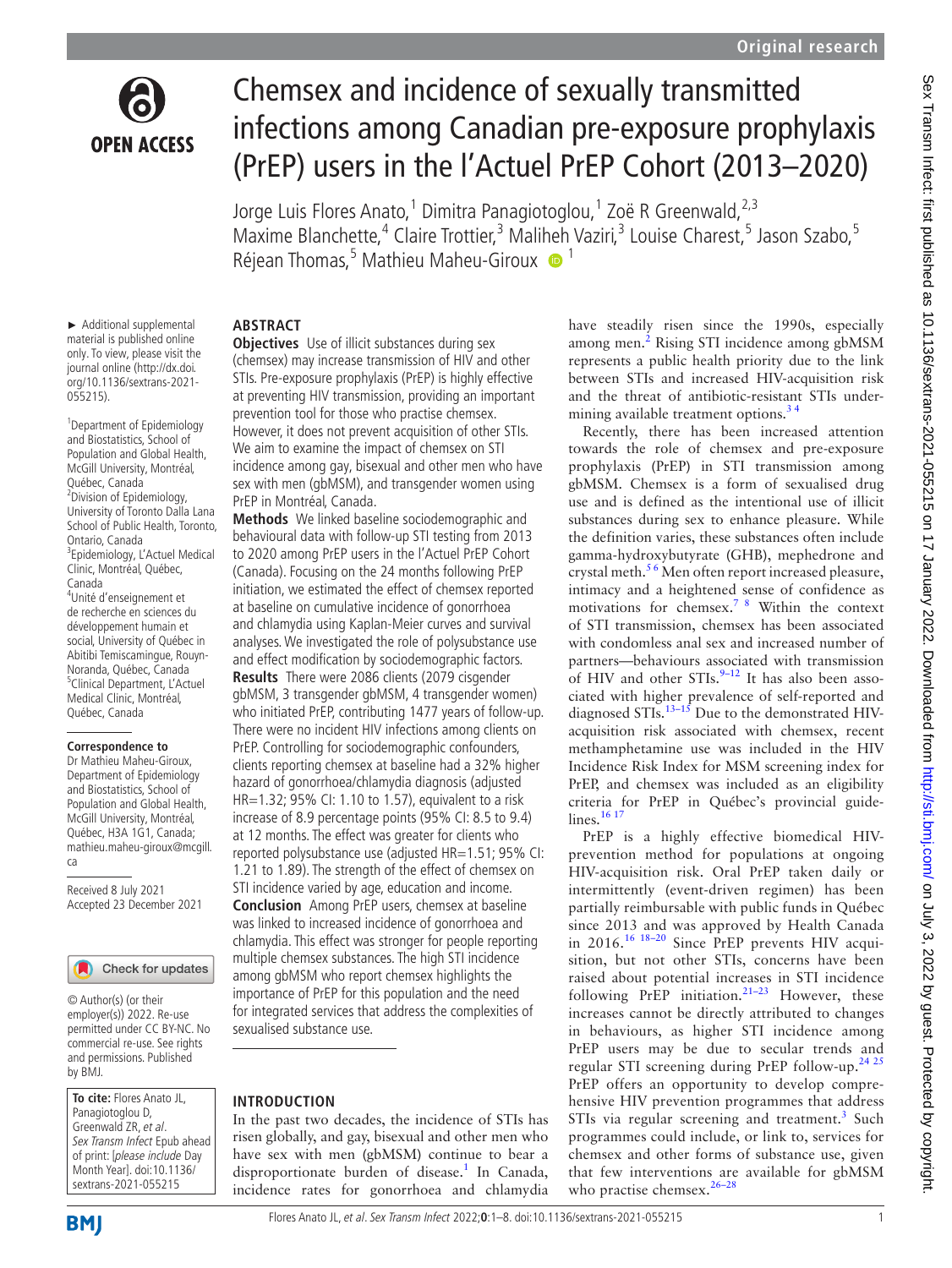This study aims to examine the effect of chemsex on gonorrhoea and chlamydia incidence among gbMSM and transgender women using PrEP. Leveraging 7 years of longitudinal data from the l'Actuel PrEP Cohort (2013–2020) in Montréal (Canada), we (1) estimated the impact of chemsex at baseline on STI incidence in the first 2 years following PrEP initiation and (2) investigated whether this effect varies by number and type of chemsex substances reported and if selected sociodemographic characteristics are effect modifiers.

### **METHODS**

### **Study setting**

Clinique médicale l'Actuel (l'Actuel) is a large sexual health clinic in Montréal that serves a population consisting mostly of gbMSM and where the l'Actuel PrEP Cohort in 2013. A detailed cohort description and study protocols can be found elsewhere[.29–31](#page-6-11) Briefly, clients interested in PrEP have a baseline consultation with a nurse and doctor to discuss PrEP needs and assess eligibility. During the consultation, clients complete a questionnaire on their sociodemographic profile, sexual health and substance use. Clients who receive a PrEP prescription have a first follow-up visit after 1 month and regular quarterly follow-ups thereafter. Follow-up visits consist of prescription renewal, STI screening, and a questionnaire on PrEP adherence, side effects, and sexual behaviours. Clients may also use the clinic's STI testing services outside of scheduled follow-up visits (eg, if they experience symptoms or are notified by a partner).

### **Study population**

This study includes all adult ( $\geq$ 18 years) gbMSM and transgender women who provided written informed consent, were HIV seronegative at baseline, consulted for PrEP at l'Actuel between 1 January 2013 and 31 May 2020, and came to at least one follow-up visit within the 180 days following their initial consultation. We defined gbMSM as cisgender or transgender men who either (a) identified as homosexual, bisexual or another sexuality which would include attraction to men (eg, pansexual, queer) or (b) reported having sex with a man in the past 12 months (P12M). All clients who self-identified as transgender women were included. Transgender women were included in the study because Canadian PrEP guidelines recommend the same eligibility criteria for gbMSM and transgender women, hence, in this sample, their sexual behaviors may be comparable to those of gbMSM.[32](#page-6-12) The database includes follow-up visits up to 30 June 2020, allowing a 1-month lag between the baseline visit and the first follow-up.

### **Exposure and outcome definitions**

Chemsex was defined as reporting sexual relations under the effect of cocaine, ecstasy, GHB, crystal meth, ketamine or crack at least once in the P12M at baseline. Other substances reported (ie, alcohol, cannabis, poppers, opioids and heroin) were not classified as chemsex. This definition is consistent with previous studies in Montréal and elsewhere.<sup>5833</sup> We defined polysubstance use as reporting two or more chemsex substances, similarly to previous studies,  $34-36$  with the caveat that the questionnaire did not ask if substances were taken together.

For gonorrhoea and chlamydia incidence and prevalence, we defined STI diagnosis as a positive nucleic acid amplification test for anal and oral swabs, or urine samples. For seroprevalence of hepatitis C virus (HCV) infection, we defined history of infection as a positive antibody test. We defined incident HCV infections as a first HCV-antibody positive test (seroconversion).

We did not investigate syphilis diagnoses since this would have required additional clinical data that were not readily available retrospectively.

### **Statistical analyses**

We present descriptive statistics based on the baseline questionnaire.<sup>29</sup> For baseline prevalence of gonorrhoea and chlamydia, and HCV seroprevalence, we linked data for tests performed at baseline or up to 2 months prior.

We conducted survival analysis to estimate the impact of chemsex at baseline on cumulative incidence, focusing on the 2 years following PrEP initiation and using all tests performed after PrEP initiation. Follow-up started at the baseline consultation and clients were censored at (1) their last follow-up visit, (2) the last visit prior to a temporary PrEP discontinuation (gap in follow-up of >180 days) or (3) after 2 years of follow-up. We considered three event dates: date of first diagnosis for either gonorrhoea or chlamydia (primary outcome), date of first gonorrhoea diagnosis and date of first chlamydia diagnosis. Additional sensitivity analyses stratified each STI by sample type (ie, urethral, throat and rectal).

We used Kaplan-Meier (KM) curves and Cox proportional hazards regression to compare cumulative STI incidence between the chemsex and the no-chemsex groups. We fit univariate models and multivariable models adjusted for age, education, income, PrEP regimen and year of baseline consultation. We addressed missing data for education and income using multiple imputations, pooling estimates from 12 imputations using Rubin's rules.<sup>37</sup> <sup>38</sup> We estimated the absolute risk differ-ence at 12 months as recommended by Austin<sup>[39](#page-7-1)</sup> and computed CIs using a multiple imputation-bootstrap procedure<sup>[40](#page-7-2)</sup> [\(online](https://dx.doi.org/10.1136/sextrans-2021-055215) [supplemental methods](https://dx.doi.org/10.1136/sextrans-2021-055215) present details on imputation procedure and risk difference estimation).

To investigate the role of polysubstance use, we estimated KM curves and fit regression models using the chemsex variable trichotomised in mutually exclusive categories: no chemsex (reference), chemsex (one substance) and polysubstance use. We performed similar analyses for each substance, stratifying the chemsex variable into clients who reported one specific substance, those who reported any of the other five and those not reporting any chemsex.

To investigate effect modification, we fit regression models with product terms between chemsex and either age, income or education. $41$  To avoid small sample sizes, age and income were regrouped into three categories each and education was dichotomised (post-secondary vs not).

Analyses were performed with R V.3.6.2, $42$  using the packages *survival* and *survminer*<sup>43</sup><sup>44</sup> for survival analysis and the *mice* package for multiple imputation.<sup>45</sup>

### **RESULTS**

Of 3394 clients who consulted for PrEP at l'Actuel between January 2013 and May 2020, 382 (11%) did not consent and 89 (3%) did not meet the inclusion criteria. Of 2923 included clients who consulted for PrEP, 677 (20%) did not return for follow-up and 160 (5%) initiated PrEP more than 180 days after their baseline consultation, leaving 2086 clients in the analytical sample ([online supplemental figure 1](https://dx.doi.org/10.1136/sextrans-2021-055215)).

Of 2086 clients with at least one follow-up visit, 2079 were cisgender gbMSM, 3 were transgender gbMSM and 4 were transgender women. One in four PrEP users (24%) reported chemsex at baseline. Participants contributed 1477 personyears of follow-up, with similar median follow-up time between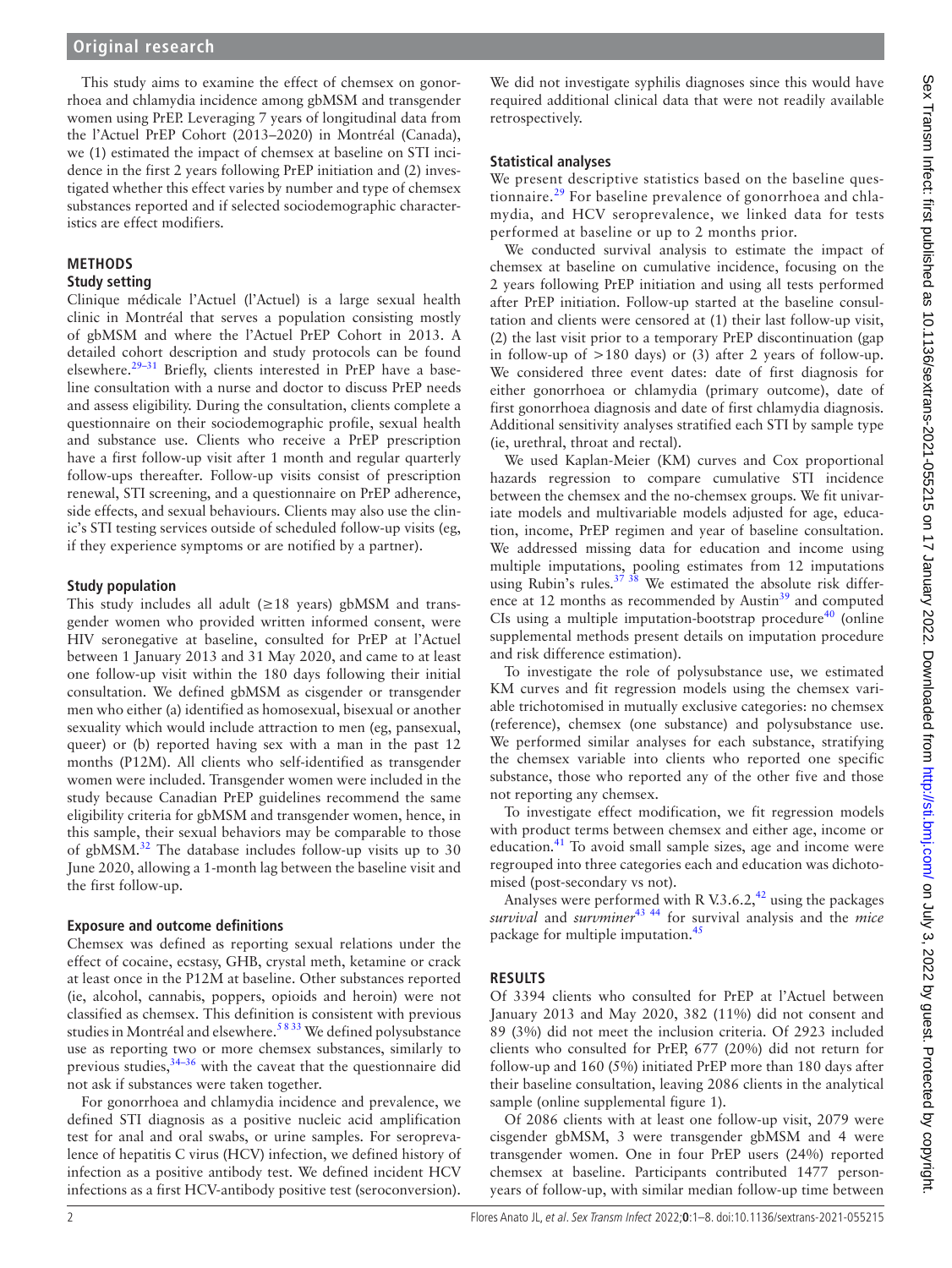<span id="page-2-0"></span>**Table 1** Sociodemographic characteristics, sexual behaviours, STI history and prevalent STIs for pre-exposure prophylaxis (PrEP) users in the l'Actuel PrEP Cohort (2013–2020)

|                                                 | <b>Reported chemsex</b> |             | No chemsex reported |             | <b>Total</b>   |             |
|-------------------------------------------------|-------------------------|-------------|---------------------|-------------|----------------|-------------|
| Total                                           | 507                     |             | 1579                |             | 2086           |             |
| Median follow-up time (months)                  | 6.5                     |             | 5.8                 |             | 5.9            |             |
| Total follow-up time (person-years)             | 370                     |             | 1107                |             | 1477           |             |
| Age (median, IQR)                               | 33                      | $(28 - 43)$ | 36                  | $(29 - 46)$ | 36             | $(29 - 45)$ |
| Gender identity (n, %)                          |                         |             |                     |             |                |             |
| Cis men                                         | 503                     | 99.2%       | 1576                | 99.8%       | 2079           | 99.7%       |
| Trans men                                       | $\mathbf{1}$            | 0.2%        | $\overline{2}$      | 0.1%        | 3              | 0.1%        |
| Trans women                                     | 3                       | 0.6%        | $\mathbf{1}$        | 0.1%        | 4              | 0.2%        |
| Sexual orientation (n, %)                       |                         |             |                     |             |                |             |
| Homosexual                                      | 483                     | 95.3%       | 1482                | 93.9%       | 1965           | 94.2%       |
| <b>Bisexual</b>                                 | 21                      | 4.1%        | 92                  | 5.8%        | 113            | 5.4%        |
| Heterosexual                                    | 2                       | 0.4%        | 3                   | 0.2%        | 5              | 0.2%        |
| Other                                           | $\pmb{0}$               | 0.0%        | $\mathbf{1}$        | 0.1%        | $\mathbf{1}$   | 0.1%        |
| <b>Missing</b>                                  | $\mathbf{1}$            | 0.2%        | $\mathbf{1}$        | 0.1%        | $\overline{2}$ | 0.1%        |
| Education (n, %)                                |                         |             |                     |             |                |             |
| Primary                                         | 5                       | 1.0%        | 9                   | 0.6%        | 14             | 0.7%        |
| Secondary                                       | 70                      | 13.8%       | 145                 | 9.2%        | 215            | 10.3%       |
| CEGEP                                           | 113                     | 22.3%       | 203                 | 12.9%       | 316            | 15.2%       |
| University                                      | 255                     | 50.3%       | 800                 | 50.7%       | 1055           | 50.6%       |
| <b>Missing</b>                                  | 64                      | 12.6%       | 422                 | 26.7%       | 486            | 23.3%       |
| Annual income (n, %)                            |                         |             |                     |             |                |             |
| $\leq$ \$C10 000                                | 30                      | 5.9%        | 89                  | 5.6%        | 119            | 5.7%        |
| \$C10 001-\$\$C20 000                           | 47                      | 9.3%        | 115                 | 7.3%        | 162            | 7.8%        |
| \$C20 001-\$C35 000                             | 73                      | 14.4%       | 141                 | 8.9%        | 214            | 10.3%       |
| \$C35 001-\$C55 000                             | 120                     | 23.7%       | 298                 | 18.9%       | 418            | 20.0%       |
| \$C55 001-\$C75 000                             | 96                      | 18.9%       | 231                 | 14.6%       | 327            | 15.7%       |
| $\geq$ \$C75 000                                | 100                     | 19.7%       | 368                 | 23.3%       | 468            | 22.4%       |
| <b>Missing</b>                                  | 41                      | 8.1%        | 337                 | 21.3%       | 378            | 18.1%       |
| Intravenous drug use in P12M (n, %)             |                         |             |                     |             |                |             |
| Yes                                             | 5                       | 1.0%        | $\overline{7}$      | 0.4%        | 12             | 0.6%        |
| <b>Missing</b>                                  | 131                     | 25.8%       | 539                 | 34.1%       | 670            | 32.1%       |
| Year of baseline consultation (n, %)            |                         |             |                     |             |                |             |
| 2013                                            | $\, 8$                  | 1.6%        | 16                  | 1.0%        | 24             | 1.2%        |
| 2014                                            | 29                      | 5.7%        | 49                  | 3.1%        | 78             | 3.7%        |
| 2015                                            | 119                     | 23.5%       | 254                 | 16.1%       | 373            | 17.9%       |
| 2016                                            | 146                     | 28.8%       | 332                 | 21.0%       | 478            | 22.9%       |
| 2017                                            | 102                     | 20.1%       | 311                 | 19.7%       | 413            | 19.8%       |
| 2018                                            | 69                      | 13.6%       | 307                 | 19.4%       | 376            | 18.0%       |
| 2019                                            | 28                      | 5.5%        | $250\,$             | 15.8%       | 278            | 13.3%       |
| 2020                                            | 6                       | 1.2%        | 60                  | 3.8%        | 66             | 3.2%        |
| Number of regular partners in P12M              |                         |             |                     |             |                |             |
| Median (IQR)                                    | $\overline{2}$          | $(1-3)$     | $\overline{2}$      | $(1-3)$     | $\overline{2}$ | $(1-3)$     |
| Missing $(n, %)$                                | $78\,$                  | 15.4%       | 422                 | 26.7%       | 500            | 24.0%       |
| Number of occasional partners in P12M           |                         |             |                     |             |                |             |
| Median (IQR)                                    | 15                      | $(6 - 30)$  | $10$                | $(5 - 20)$  | 10             | $(5 - 20)$  |
| Missing (n, %)                                  | 57                      | 11.2%       | 403                 | 25.5%       | 460            | 22.1%       |
| Condom use in P12M (insertive anal sex) (n, %)* |                         |             |                     |             |                |             |
| $0\% - 25\%$                                    | 90                      | 21.0%       | 162                 | 13.8%       | 252            | 15.7%       |
| $>25\% - 50\%$                                  | 75                      | 17.5%       | 143                 | 12.2%       | 218            | 13.6%       |
| $>50\% - 75\%$                                  | 47                      | 11.0%       | 80                  | 6.8%        | 127            | 7.9%        |
| $>75\% - 100\%$                                 | 176                     | 41.0%       | 594                 | 50.6%       | 770            | 48.1%       |
| <b>Missing</b>                                  | 41                      | 9.6%        | 194                 | 16.5%       | 235            | 14.7%       |
| Condom use in P12M (receptive anal sex) (n, %)* |                         |             |                     |             |                |             |
| $0\% - 25\%$                                    | 64                      | 15.3%       | 97                  | 9.1%        | 161            | 10.8%       |
| $>25\% - 50\%$                                  | 43                      | 10.3%       | 86                  | 8.1%        | 129            | 8.7%        |
|                                                 |                         |             |                     |             |                | Continued   |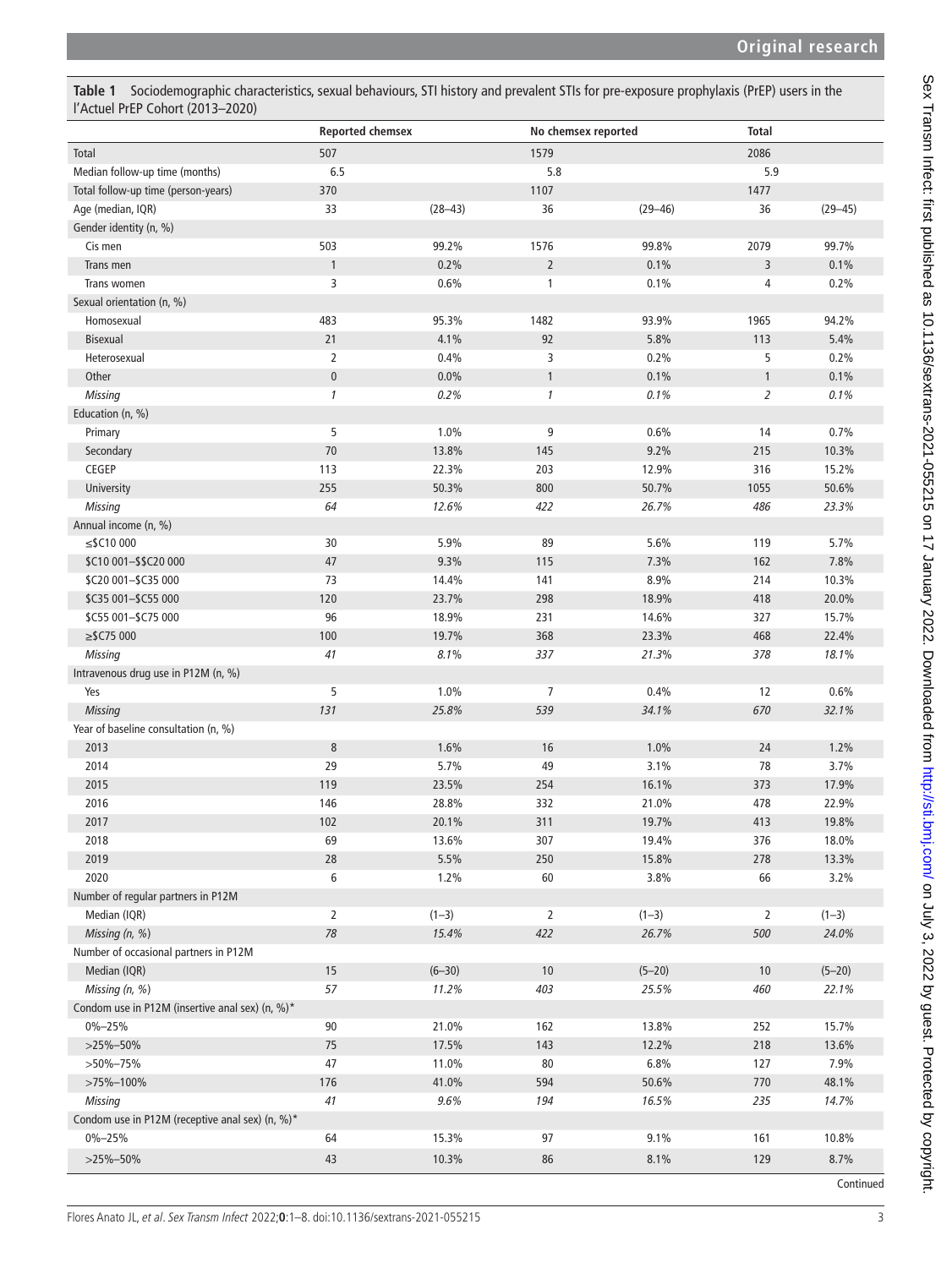### **Table 1** Continued

|                                        | <b>Reported chemsex</b> |       | No chemsex reported |       | <b>Total</b> |         |
|----------------------------------------|-------------------------|-------|---------------------|-------|--------------|---------|
| $>50\% - 75\%$                         | 37                      | 8.8%  | 55                  | 5.2%  | 92           | 6.2%    |
| $>75\% - 100\%$                        | 121                     | 28.9% | 459                 | 43.1% | 580          | 39.1%   |
| Missing                                | 154                     | 36.8% | 368                 | 34.6% | 522          | 35.2%   |
| Previous PEP use (n, %)                |                         |       |                     |       |              |         |
| Yes                                    | 193                     | 38.1% | 497                 | 31.5% | 690          | 33.1%   |
| <b>Missing</b>                         | 26                      | 5.1%  | 285                 | 18.%  | 311          | 14.9%   |
| Self-reported STI history, ever (n, %) |                         |       |                     |       |              |         |
| Gonorrhoea                             | 291                     | 57.4% | 617                 | 39.1% | 908          | 43.5%   |
| Chlamydia                              | 249                     | 49.1% | 486                 | 30.8% | 735          | 35.2%   |
| Syphilis                               | 117                     | 23.1% | 240                 | 15.2% | 357          | 17.1%   |
| Hepatitis C virus                      | 6                       | 1.2%  | 10                  | 0.6%  | 16           | 0.8%    |
| Missing                                | 17                      | 3.4%  | 170                 | 10.8% | 187          | $9.0\%$ |
| Prevalent STI diagnoses-NAAT (n, %)    |                         |       |                     |       |              |         |
| Gonorrhoea                             | 78                      | 15.4% | 140                 | 8.8%  | 218          | 10.4%   |
| Chlamydia                              | 44                      | 8.7%  | 116                 | 7.3%  | 160          | 7.7%    |
| <b>Missing</b>                         | 36                      | 7.1%  | 141                 | 8.9%  | 177          | 8.5%    |
| Seroprevalence (n, %)                  |                         |       |                     |       |              |         |
| Hepatitis C virus                      | $\overline{2}$          | 0.4%  | $\overline{2}$      | 0.1%  | 4            | 0.2%    |
| <b>Missing</b>                         | 73                      | 14.4% | 310                 | 19.7% | 383          | 18.4%   |

Created by the authors.

CEGEP is Québec's system of post-secondary education which offers pre-university and professional degrees.

\*For condom use variables, the denominator was only clients who reported either insertive or receptive anal sex, hence the numbers here may not add up to the total in the first row.

CEGEP, Collège d'enseignement général et professionnel; NAAT, nucleic acid amplification test; PEP, post-exposure prophylaxis; P12M, past 12 months.

groups: 6.5 months in the chemsex group vs 5.8 months in the no-chemsex group [\(table](#page-2-0) 1). The time between follow-ups and time between STI tests were similar between groups [\(online](https://dx.doi.org/10.1136/sextrans-2021-055215)  [supplemental figure 2\)](https://dx.doi.org/10.1136/sextrans-2021-055215).

Compared with clients who did not report chemsex, PrEP users who reported chemsex (P12M) at baseline reported more occasional partners (median=15 vs median=10 in P12M), lower levels of condom use and a higher proportion of previous postexposure prophylaxis use (38% vs 32%) ([table](#page-2-0) 1).

### **Chemsex is associated with higher baseline proportion of self-reported STI history and prevalent STI diagnosis**

At baseline, the chemsex group had a higher proportion of self-reported history of infection with gonorrhoea (57% vs 39%), chlamydia (49% vs 31%) and syphilis (23% vs 15%) as compared with clients who did not report chemsex. Baseline STI prevalence was higher in the chemsex group. Clients who reported chemsex at baseline had a higher prevalence of active gonorrhoea and chlamydia infection compared with the no-chemsex group (15% vs 9% and 9% vs 7%, respectively; [table](#page-2-0) 1). One HCV seroconversion occurred during the study period (in the chemsex group), corresponding to a cumulative incidence proportion of 0.2% (1 of 432) over 2 years.

### **Chemsex at baseline leads to higher incidence of gonorrhoea and chlamydia**

Median time to first diagnosis of gonorrhoea or chlamydia was shorter in the chemsex group (10.7 months; 95% CI: 9.4 to 14.0) compared with the no-chemsex group (16.4 months; 95% CI: 15.1 to 18.3) ([figure](#page-4-0) 1A). This translated to a crude HR of 1.40 (95% CI: 1.18 to 1.67). The impact of chemsex on STI incidence remained after controlling for sociodemographic confounders: the adjusted HR for the

effect of chemsex on STI incidence was 1.32 (95% CI: 1.10 to 1.57) ([table](#page-4-1) 2; see also [online supplemental table 1\)](https://dx.doi.org/10.1136/sextrans-2021-055215). This is equivalent to a marginal risk increase of 8.9 percentage points (95% CI: 8.5 to 9.4) 12 months after PrEP initiation.

In STI-specific analyses, there was a clear separation of the cumulative incidence curve for the chemsex group for gonorrhoea but not chlamydia [\(figure](#page-4-0) 1B,C). The adjusted HRs for the effect of chemsex on STI incidence were 1.59 (95% CI: 1.28 to 1.97) for gonorrhoea and 1.07 (95% CI: 0.84 to 1.36) for chlamydia [\(table](#page-4-1) 2). The magnitude of the impact of chemsex on gonorrhoea incidence was similar across infection sites. In contrast, the adjusted HR for chlamydia was 1.21 (95% CI: 0.93 to 1.57) for rectal and throat infections, and 0.99 (95% CI: 0.64 to 1.51) for urethral infections ([online supplemental table 2\)](https://dx.doi.org/10.1136/sextrans-2021-055215).

### **Polysubstance use and certain substances have a stronger effect on STI incidence**

When chemsex was stratified according to polysubstance use, the median time to first STI diagnosis was 9.4 months (95% CI: 7.0 to 12.1) in the chemsex polysubstance use group, 14.6 months (95% CI: 10.5 to 23.4) in the single-substance chemsex group and 16.4 months (95% CI 15.1 to 18.3) in the no-chemsex group ([figure](#page-4-0) 1D). Compared with no indication of chemsex at baseline, the adjusted HR for singlesubstance chemsex was 1.12 (95% CI: 0.87 to 1.43) and 1.51 (95% CI: 1.21 to 1.89) for polysubstance use ([table](#page-4-1) 2).

In our analyses considering each chemsex substance separately, GHB, crystal meth and crack were associated with a shorter median time to first STI diagnosis. In contrast, stratifying chemsex by cocaine or ecstasy did not substantially change the median time ([online supplemental figure](https://dx.doi.org/10.1136/sextrans-2021-055215) [3](https://dx.doi.org/10.1136/sextrans-2021-055215)).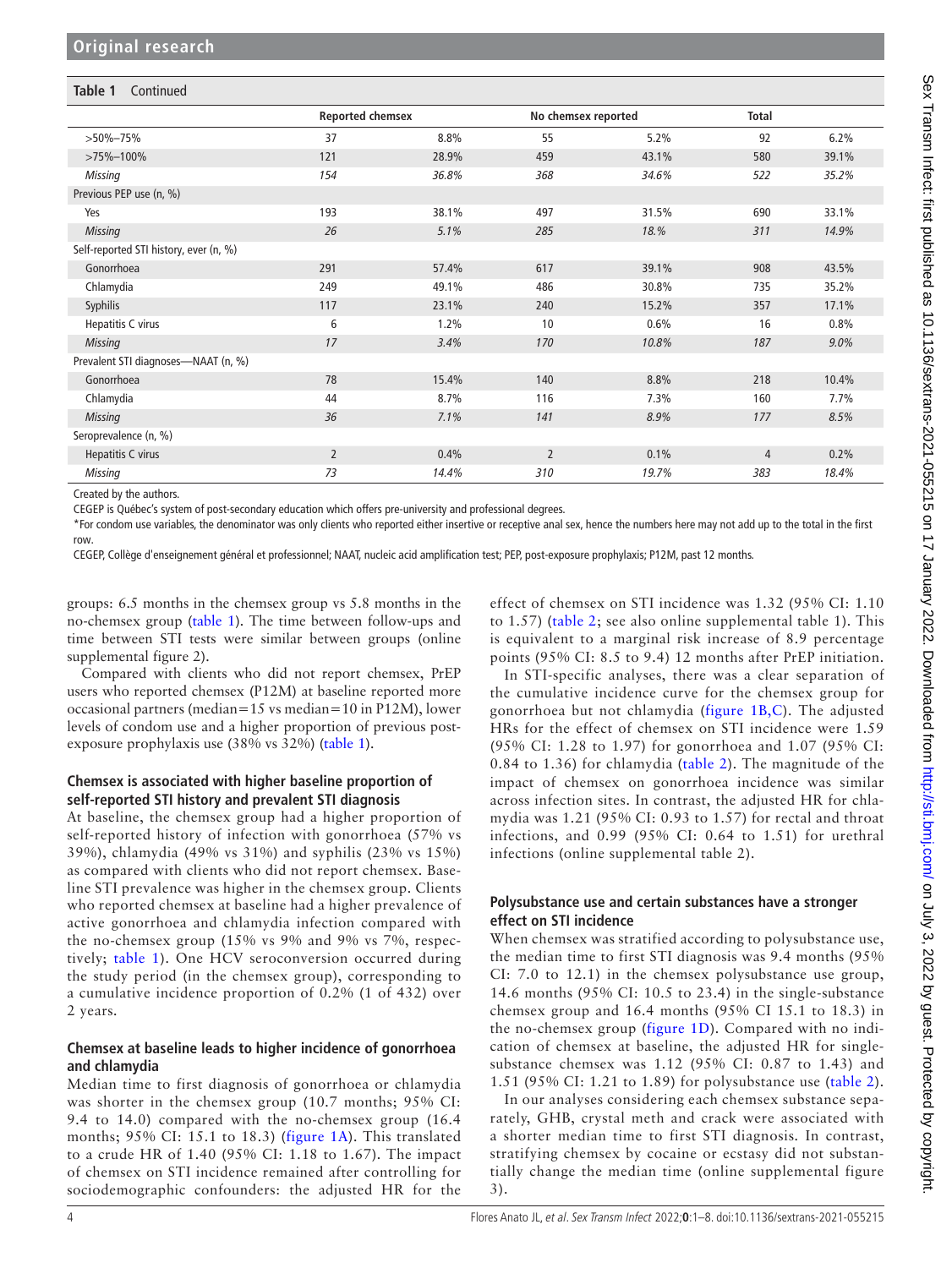

<span id="page-4-0"></span>**Figure 1** Cumulative STI incidence among pre-exposure prophylaxis users in the l'Actuel PrEP Cohort (2013–2020). (A) Gonorrhoea or chlamydia, any site. (B) Gonorrhoea, any site. (C) Chlamydia, any site. (D) Gonorrhoea or chlamydia, any site, chemsex stratified by polysubstance use (≥2 chemsex substances) or not (1 substance). The 95% CIs are shown as a shaded region, dotted lines show median time to first diagnosis. CT, *Chlamydia trachomatis*; NG, *Neisseria gonorrhoeae*; P12M: past 12 months. Created by the authors.

### **Age, education and income are effect modifiers of the chemsex–STI relationship**

The effect of chemsex at baseline on STI incidence varied by age: the HRs were 1.71 (95% CI: 1.36 to 2.15) among PrEP users aged 18–35 years, 0.77 (95% CI: 0.55 to 1.07) among those aged 36–50 years and 1.53 (95% CI: 0.90 to 2.60) among those >50 years old. When including a chemsexeducation product term, the effect of chemsex was greater among clients with secondary education or less (HR=1.61; 95% CI: 0.98 to 2.64) than among clients with postsecondary education (HR=1.27;  $95\%$  CI: 1.04 to 1.55). For income, the magnitude of the effect of chemsex decreased among higher-income clients: the HRs were 1.71 (95% CI: 1.23 to 2.36) for clients reporting income of  $\leq$ \$C35 000, 1.25 (95% CI: 0.96 to 1.63) for clients reporting \$C35 001–75 000 and 1.05 (95% CI: 0.72 to 1.54) for clients reporting income of >\$C75 000 ([table](#page-5-0) 3).

### **DISCUSSION**

Among gbMSM using PrEP, chemsex is linked to increased STI incidence, highlighting unmet prevention needs arising from the substance use and STI syndemic.<sup>[46 47](#page-7-7)</sup> We found that participants using PrEP were 32% (95% CI: 10% to 57%)

<span id="page-4-1"></span>**Table 2** Effect of chemsex at baseline on time to first STI diagnosis among pre-exposure prophylaxis (PrEP) users in the l'Actuel PrEP Cohort (2013–2020)

|                                          | # of   | Crude models        | <b>Adjusted models</b> |  |
|------------------------------------------|--------|---------------------|------------------------|--|
| Outcome                                  | events | НR                  | НR                     |  |
| Model with chemsex only                  |        |                     |                        |  |
| Gonorrhoea or<br>chlamydia               | 614    | 1.40 (1.18 to 1.67) | 1.32 (1.10 to 1.57)    |  |
| Gonorrhoea                               | 410    | 1.70 (1.38 to 2.08) | 1.59 (1.28 to 1.97)    |  |
| Chlamydia                                | 369    | 1.15 (0.92 to 1.45) | 1.07 (0.84 to 1.36)    |  |
| Model with chemsex and polysubstance use |        |                     |                        |  |
| Gonorrhoea or<br>chlamydia               | 614    |                     |                        |  |
| No chemsex                               |        | Reference           |                        |  |
| Chemsex                                  |        | 1.20 (0.94 to 1.53) | 1.12 (0.87 to 1.43)    |  |
| Polysubstance use                        |        | 1.61 (1.30 to 1.99) | 1.51 (1.21 to 1.89)    |  |

Created by the authors.

Models adjusted for age, education, income, PrEP regimen at baseline and year of entry into the cohort (all categorical).

Results were qualitatively identical when the models were restricted to cisgender gbMSM ([online supplemental table 3\)](https://dx.doi.org/10.1136/sextrans-2021-055215).

gbMSM, gay, bisexual and other men who have sex with men.

more likely to be diagnosed with gonorrhoea or chlamydia if they reported chemsex at baseline, relative to those who did not report chemsex. This was equivalent to a 1-year increase of 8.9 percentage points (95% CI: 8.5 to 9.4) in STI risk. This effect was heterogeneous, however, and polysubstance use had a stronger effect on STI incidence. Despite the high STI incidence, there were no incident HIV infections in this cohort, demonstrating that PrEP is meeting a harm-reduction need for gbMSM, including those who practise chemsex.

Using baseline data, we observed higher prevalence of gonorrhoea (15% vs 9%) and chlamydia (9% vs 7%) infection among PrEP users who reported chemsex. These results are consistent with previous cross-sectional studies that showed an association with self-reported and lab-confirmed STI diagnosis among gbMSM.<sup>[11 14 15](#page-6-14)</sup> In longitudinal analyses, chemsex at baseline led to higher cumulative incidence of gonorrhoea and chlamydia. Analyses stratified by infection site showed that chemsex at baseline was strongly linked with gonorrhoea incidence regardless of infection site. In contrast, the results suggest a potential effect on chlamydia infection at the rectum or throat and no effect on urethral infection. The stronger impact of chemsex on gonorrhoea incidence and the difference for chlamydia by anatomical site could be due to differences in transmission efficiencies. For example, transmission from the throat to the urethra or rectum during oral sex or anal play may be more likely for gonorrhoea than chlamydia.<sup>[48 49](#page-7-8)</sup>

People who engage in chemsex may use different substances which may have different impacts on STI acquisition risk. We found that clients reporting substances commonly associated with chemsex culture—crystal meth and GHB—had shorter median time to STI diagnosis. In contrast, substances with more diverse uses (cocaine and ecstasy) did not show this trend.<sup>5 6 50</sup> Reporting sex while under the influence of cocaine or ecstasy may reflect a combination of chemsex and substance use prior to a sexual encounter (eg, while at a bar or club). A previous study in Montréal found that sexualised substance use with crystal meth or GHB had stronger asso-ciation with condomless anal sex than cocaine or ecstasy.<sup>[9](#page-6-5)</sup> In contrast, a study in the Netherlands found similar magnitude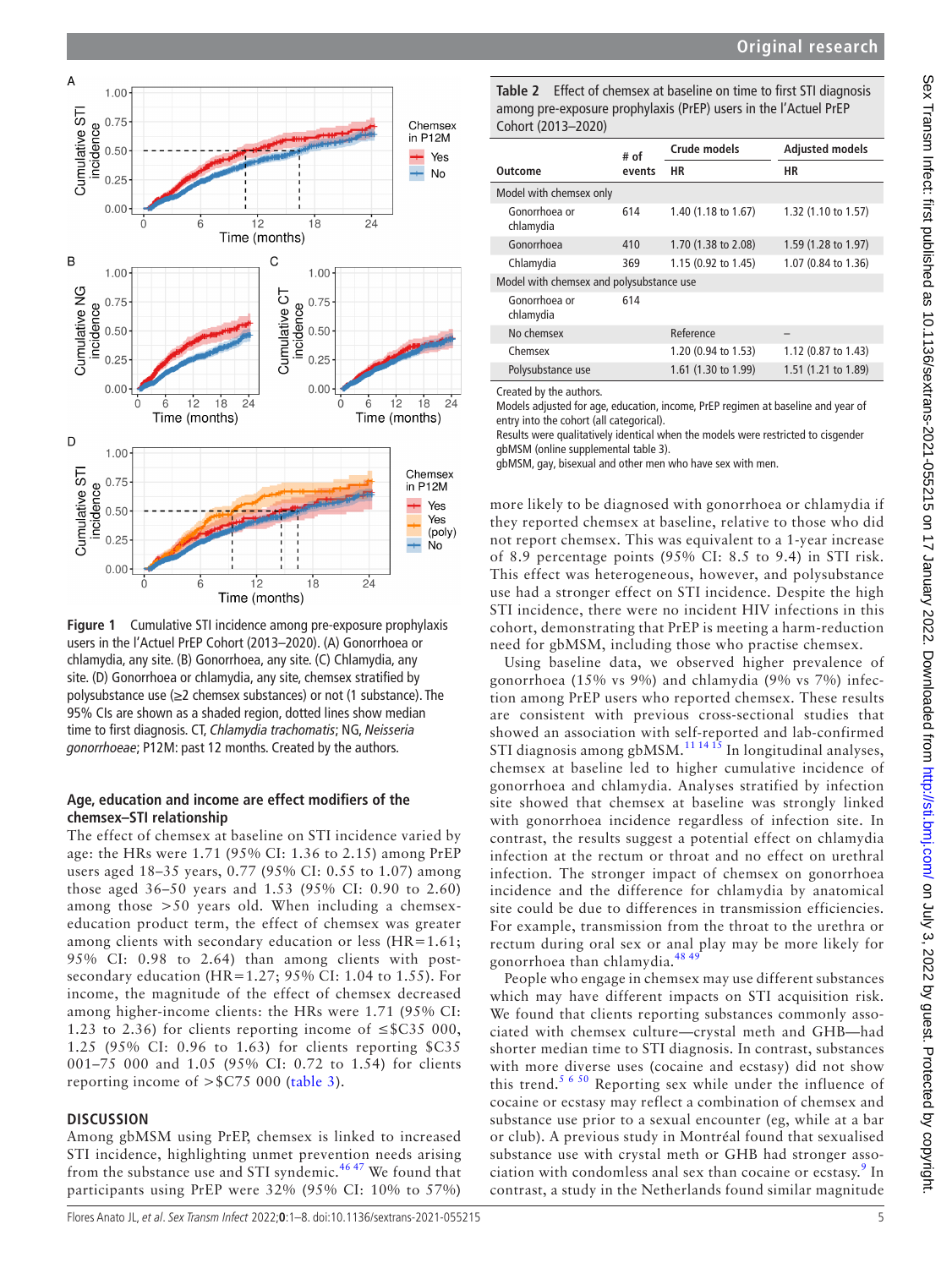<span id="page-5-0"></span>**Table 3** Modification of the effect of chemsex at baseline on time to first STI diagnosis among pre-exposure prophylaxis (PrEP) users by age, education or income

|                                     |      | No chemsex reported |     | <b>Chemsex reported</b>        |                                       |  |
|-------------------------------------|------|---------------------|-----|--------------------------------|---------------------------------------|--|
|                                     | n    | HR                  | n   | НR                             | HR (95% CI) for chemsex within strata |  |
| Effect modification by age          |      |                     |     |                                |                                       |  |
| $18 - 35$                           | 750  | 1.57 (1.17 to 2.10) | 290 | 2.69 (1.96 to 3.68)            | 1.71 (1.36 to 2.15)                   |  |
| $36 - 50$                           | 575  | 1.30 (0.97 to 1.74) | 164 | 1.00 (0.67 to 1.48)            | $0.77$ (0.55 to 1.07)                 |  |
| >50                                 | 254  | $1.00$ (ref.)       | 53  | 1.53 (0.90 to 2.60)            | 1.53 (0.90 to 2.60)                   |  |
| Effect modification by education    |      |                     |     |                                |                                       |  |
| Secondary or under                  | 230  | $1.00$ (ref.)       | 87  | 1.61 (0.98 to 2.64)            | 1.61 (0.98 to 2.64)                   |  |
| Post-secondary                      | 1349 | 1.16 (0.81 to 1.65) | 420 | 1.47 $(1.03 \text{ to } 2.11)$ | 1.27 (1.04 to 1.55)                   |  |
| Effect modification by income (\$C) |      |                     |     |                                |                                       |  |
| ≤35 000                             | 449  | $1.00$ (ref.)       | 162 | 1.71 $(1.23$ to 2.36)          | 1.71 (1.23 to 2.36)                   |  |
| 35 001-75 000                       | 668  | 1.01 (0.76 to 1.34) | 238 | $1.26(0.92 \text{ to } 1.71)$  | 1.25 (0.96 to 1.63)                   |  |
| >75,000                             | 462  | 1.18 (0.88 to 1.57) | 107 | 1.24 (0.82 to 1.86)            | 1.05 (0.72 to 1.54)                   |  |

Created by the authors.

Models adjusted for age, education, income, PrEP regimen at baseline and year of entry into the cohort (all categorical).

For education and income, the group size n in each cell is the average group size from the imputed datasets.

of effect for GHB, ecstasy and cocaine, a difference that could potentially be attributed to different patterns of substance use in this country.<sup>35</sup> Additionally, some authors have argued that sexualised use of crystal meth and GHB may be linked to higher risk of harm due to their stronger effects and less documented history of use.<sup>[5 28](#page-6-3)</sup> Taken together, this evidence highlights the importance of considering the complexities of chemsex when developing harm-reduction interventions.

We also observed possible modification of the effect of chemsex on STI incidence by age, education and income. Qualitative evidence suggests that some gbMSM incorporate harm-reduction strategies in their chemsex practices, such as strict condom use, open discussion of HIV serostatus, and having established plans to address overdoses or loss of consciousness.<sup>10 51</sup> It is possible that the stronger effect of chemsex among gbMSM aged 18–35 years and >50 years is due to age-dependent differences in the presence of such strategies and to different substance use patterns. Similarly, the smaller effect of chemsex on STI incidence for higher levels of income and post-secondary education may be due to differences in sexual mixing patterns and access to chemsex substances. This is in line with syndemic theory as applied to STIs and substance use among  $gbMSM<sub>1</sub><sup>46</sup>$  $gbMSM<sub>1</sub><sup>46</sup>$  $gbMSM<sub>1</sub><sup>46</sup>$  where health disparities are rooted in structural conditions such as social and economic marginalisation (reflected by lower education, income and access to prevention strategies).

Our results should be interpreted considering several limitations. First, despite adjusting for sociodemographic confounders, residual confounding of the chemsex–STI relationship cannot be ruled out. Second, the dynamic nature of PrEP use means that discontinuation is common, reducing lengths of follow-up. However, this type of attrition was nondifferential between groups. $31$  Third, there were no questions on chemsex frequency and chemsex was only measured at the initial consultation. To alleviate this shortcoming, we restricted our follow-up to the first 2 years, since there is evidence of little within-person change in chemsex practices over this time frame. $52$  Fourth, it is possible some clients who practised chemsex did not report it due to perceived stigma. This misclassification would be non-differential with respect to STI outcome ascertainment, leading to a bias towards the null. Lastly, there were not enough transgender men and

women in the study to perform stratified analyses for these individuals who might have different STI acquisition risks.

The strengths of our study include the use of prospectively collected, longitudinal clinical data spanning 7 years of follow-up from a large cohort, enabling more granular analyses of chemsex and exploratory effect-modification analyses. The STI data came from lab-confirmed diagnoses and were prospectively collected through regular screening, an important characteristic given that many STIs are asymptomatic.

### **CONCLUSIONS**

Among gbMSM using PrEP, chemsex and polysubstance use led to increased incidence of gonorrhoea and chlamydia. The lack of incident HIV diagnoses among PrEP users suggests that PrEP is meeting a prevention need among people who practise chemsex. However, the prevalence of chemsex and high STI incidence in this population highlight the need for integrated services that address the intersection of sexualised substance use and sexual health. Future work should examine the role of specific substances and potential effect modification by age, education and income to tailor services to subpopulations with the greatest unmet prevention needs.

### **Key messages**

- ► Chemsex at baseline is linked to 32% higher hazard of gonorrhoea or chlamydia diagnoses among gay, bisexual and other men who have sex with men (gbMSM) using preexposure prophylaxis (PrEP) in a large cohort in Montréal.
- ► Despite high STI incidence, no HIV infections were observed among gbMSM using PrEP, demonstrating that PrEP is meeting a harm-reduction need.
- ► The impact of chemsex on STI incidence is stronger among gbMSM reporting polysubstance use and those reporting specific chemsex substances.
- ► Age, education and income are potentially modifying the effect of chemsex on STI incidence.

**Handling editor** Jonathan Ross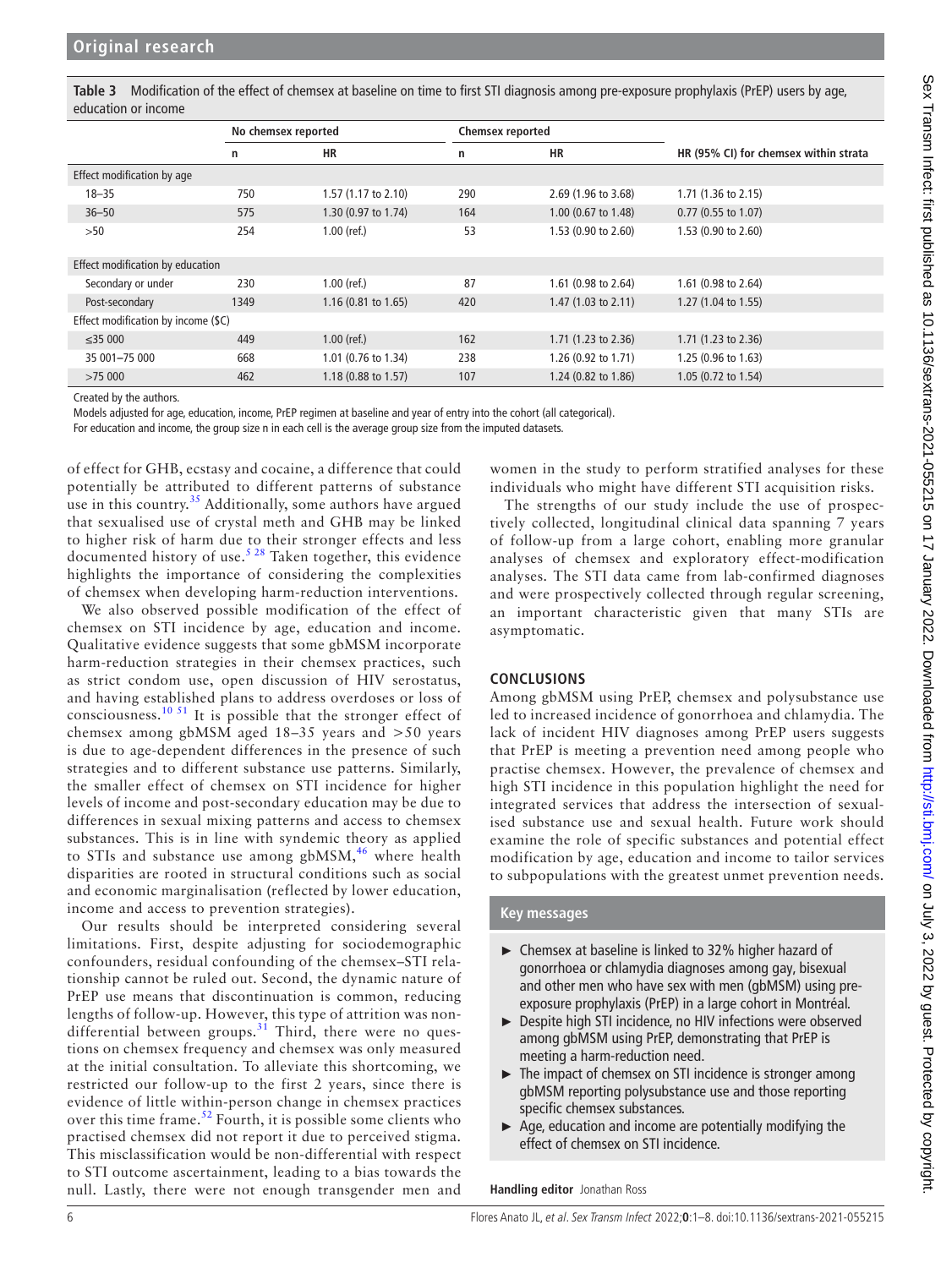**Acknowledgements** The authors would like to thank all participants of the l'Actuel PrEP Cohort, as well as all the clinicians, nurses and research staff without whom this work would not have been possible.

**Contributors** JLFA, MM-G, DP, RT and ZRG conceptualised the study. JLFA planned the statistical analyses with input from MM-G, DP, ZRG and MB. CT, MV, LC and JS organised data collection and management. JLFA conducted the background literature review, formatted the databases and performed the analyses. JLFA drafted the manuscript and all authors revised it for important intellectual content. All authors have approved the final version of the article. MM-G acts as the guarantor for the overall content.

**Funding** This work was funded by the Canadian Foundation for AIDS Research (CANFAR) and the Canadian Institutes of Health Research (CIHR). JLFA received a Frederick Banting and Charles Best Canada Graduate Scholarship (Master's) from CIHR. MM-G's research programme is funded by a Tier II Canada Research Chair in Population Health Modelling.

**Competing interests** MM-G reports an investigator-sponsored research grant from Gilead Sciences, and contractual arrangements from the Institut national de santé publique du Québec (INSPQ), the Institut d'excellence en santé et services sociaux (INESSS), the WHO, and the Joint United Nations Programme on HIV/AIDS (UNAIDS), all outside of the submitted work. RT is a member of advisory boards for AbbVie, Gilead, Merck and ViiV; has received grants/honoraria from AbbVie, Gilead, Merck and ViiV; and has participated in clinical trials with AbbVie, Gilead, Merck, GSK/ViiV and Janssen.

### **Patient consent for publication** Not required.

**Ethics approval** This study involves human participants and ethics approval was obtained through the Veritas Institutional Review Board, and the Institutional Review Board of McGill University (A12-E84-18A) approved the secondary data analyses presented in this paper. Participants gave informed consent to participate in the study before taking part.

**Provenance and peer review** Not commissioned; externally peer reviewed.

**Data availability statement** Data are available upon reasonable request.

**Supplemental material** This content has been supplied by the author(s). It has not been vetted by BMJ Publishing Group Limited (BMJ) and may not have been peer-reviewed. Any opinions or recommendations discussed are solely those of the author(s) and are not endorsed by BMJ. BMJ disclaims all liability and responsibility arising from any reliance placed on the content. Where the content includes any translated material, BMJ does not warrant the accuracy and reliability of the translations (including but not limited to local regulations, clinical guidelines, terminology, drug names and drug dosages), and is not responsible for any error and/or omissions arising from translation and adaptation or otherwise.

**Open access** This is an open access article distributed in accordance with the Creative Commons Attribution Non Commercial (CC BY-NC 4.0) license, which permits others to distribute, remix, adapt, build upon this work non-commercially, and license their derivative works on different terms, provided the original work is properly cited, appropriate credit is given, any changes made indicated, and the use is non-commercial. See: <http://creativecommons.org/licenses/by-nc/4.0/>.

### **ORCID iD**

Mathieu Maheu-Giroux <http://orcid.org/0000-0002-8363-4388>

### **REFERENCES**

- <span id="page-6-0"></span>1 Chow EPF, Grulich AE, Fairley CK. Epidemiology and prevention of sexually transmitted infections in men who have sex with men at risk of HIV. [Lancet HIV](http://dx.doi.org/10.1016/S2352-3018(19)30043-8) 2019;6:e396–405.
- <span id="page-6-1"></span>2 Public Health Agency of Canada. Report on sexually transmitted infections in Canada, 2017. public health agency of Canada, 2019. Available: [https://www.canada.ca/en/](https://www.canada.ca/en/public-health/services/publications/diseases-conditions/report-sexually-transmitted-infections-canada-2017.html) [public-health/services/publications/diseases-conditions/report-sexually-transmitted](https://www.canada.ca/en/public-health/services/publications/diseases-conditions/report-sexually-transmitted-infections-canada-2017.html)[infections-canada-2017.html](https://www.canada.ca/en/public-health/services/publications/diseases-conditions/report-sexually-transmitted-infections-canada-2017.html) [Accessed 13 Feb 2020].
- <span id="page-6-2"></span>3 Scott HM, Klausner JD. Sexually transmitted infections and pre-exposure prophylaxis: challenges and opportunities among men who have sex with men in the US. AIDS Res [Ther](http://dx.doi.org/10.1186/s12981-016-0089-8) 2016;13:5.
- 4 Unemo M, Jensen JS. Antimicrobial-Resistant sexually transmitted infections: gonorrhoea and Mycoplasma genitalium. [Nat Rev Urol](http://dx.doi.org/10.1038/nrurol.2016.268) 2017;14:139-52.
- <span id="page-6-3"></span>5 Bourne A, Reid D, Hickson F. The Chemsex study: drug use in sexual settings among gay and bisexual men in Lambeth, Southwark and Lewisham. London: Sigma Research, London School of Hygiene & Tropical Medicine, 2014. [https://](https://researchonline.lshtm.ac.uk/id/eprint/2197245) [researchonline.lshtm.ac.uk/id/eprint/2197245](https://researchonline.lshtm.ac.uk/id/eprint/2197245)
- 6 Stuart D. Chemsex: origins of the word, a history of the phenomenon and a respect to the culture. [DAT](http://dx.doi.org/10.1108/DAT-10-2018-0058) 2019;19:3–10.
- <span id="page-6-4"></span>7 Flores-Aranda J, Goyette M, Aubut V, et al. Let's talk about chemsex and pleasure: the missing link in chemsex services. [DAT](http://dx.doi.org/10.1108/DAT-10-2018-0045) 2019;19:189–96.
- 8 Maxwell S, Shahmanesh M, Gafos M. Chemsex behaviours among men who have sex with men: a systematic review of the literature. [Int J Drug Policy](http://dx.doi.org/10.1016/j.drugpo.2018.11.014) 2019;63:74-89.
- <span id="page-6-5"></span>9 Blais M, Otis J, Lambert G, et al. Consommation de substances en contexte sexuel chez des hommes gbHSH de Montréal : 2009-2016. [Drogues, santé et société](http://dx.doi.org/10.7202/1062117ar) 2018;17:76.
- <span id="page-6-15"></span>10 Bourne A, Reid D, Hickson F, et al. Illicit drug use in sexual settings ('chemsex') and HIV/STI transmission risk behaviour among gay men in South London: findings from a qualitative study. [Sex Transm Infect](http://dx.doi.org/10.1136/sextrans-2015-052052) 2015;91:564-8.
- <span id="page-6-14"></span>11 Curtis TJ, Rodger AJ, Burns F, et al. Patterns of sexualised recreational drug use and its association with risk behaviours and sexual health outcomes in men who have sex with men in London, UK: a comparison of cross-sectional studies conducted in 2013 and 2016. [Sex Transm Infect](http://dx.doi.org/10.1136/sextrans-2019-054139) 2020;96:197–203.
- 12 Hammoud MA, Vaccher S, Jin F, et al. The new MTV generation: using methamphetamine, Truvada™, and Viagra™ to enhance sex and stay safe. Int J Drug [Policy](http://dx.doi.org/10.1016/j.drugpo.2018.02.021) 2018;55:197–204.
- <span id="page-6-6"></span>13 Guerra FM, Salway TJ, Beckett R, et al. Review of sexualized drug use associated with sexually transmitted and blood-borne infections in gay, bisexual and other men who have sex with men. [Drug Alcohol Depend](http://dx.doi.org/10.1016/j.drugalcdep.2020.108237) 2020;216:108237.
- 14 Ottaway Z, Finnerty F, Amlani A, et al. Men who have sex with men diagnosed with a sexually transmitted infection are significantly more likely to engage in sexualised drug use. [Int J STD AIDS](http://dx.doi.org/10.1177/0956462416666753) 2017;28:91-3.
- 15 Pufall EL, Kall M, Shahmanesh M, et al. Sexualized drug use ('chemsex') and high-risk sexual behaviours in HIV-positive men who have sex with men. [HIV Med](http://dx.doi.org/10.1111/hiv.12574) 2018;19:261–70.
- <span id="page-6-7"></span>16 Direction générale de la santé publique. La prophylaxie préexposition au virus de l'immunodéficience humaine : Guide pour les professionnels de la santé du Québec. Ministère de la Santé et des Services sociaux, 2019. Available: [https://publications.](https://publications.msss.gouv.qc.ca/msss/document-000313/) [msss.gouv.qc.ca/msss/document-000313/](https://publications.msss.gouv.qc.ca/msss/document-000313/) [Accessed 21 Aug 2020].
- 17 Smith DK, Pals SL, Herbst JH, et al. Development of a clinical screening index predictive of incident HIV infection among men who have sex with men in the United States. [J Acquir Immune Defic Syndr](http://dx.doi.org/10.1097/QAI.0b013e318256b2f6) 2012;60:421-7.
- 18 Ministère de la Santé et des Services sociaux. Direction générale de la santé publique. Avis intérimaire sur la prophylaxie préexposition au virus de l'immunodéficience humaine, 2013. Available: [https://numerique.banq.qc.ca/patrimoine/details/52327/](https://numerique.banq.qc.ca/patrimoine/details/52327/2303869) [2303869](https://numerique.banq.qc.ca/patrimoine/details/52327/2303869) [Accessed 24 Mar 2021].
- 19 Health Canada. Regulatory Decision Summary TRUVADA, 2016. Available: [https://](https://hpr-rps.hres.ca/reg-content/regulatory-decision-summary-detail.php?linkID=RDS00107) [hpr-rps.hres.ca/reg-content/regulatory-decision-summary-detail.php?linkID=](https://hpr-rps.hres.ca/reg-content/regulatory-decision-summary-detail.php?linkID=RDS00107) [RDS00107](https://hpr-rps.hres.ca/reg-content/regulatory-decision-summary-detail.php?linkID=RDS00107) [Accessed 20 Feb 2021].
- 20 Spinner CD, Boesecke C, Zink A, et al. Hiv pre-exposure prophylaxis (PreP): a review of current knowledge of oral systemic HIV PreP in humans. [Infection](http://dx.doi.org/10.1007/s15010-015-0850-2) 2016;44:151–8.
- <span id="page-6-8"></span>21 Nguyen V-K, Greenwald ZR, Trottier H, et al. Incidence of sexually transmitted infections before and after preexposure prophylaxis for HIV. [AIDS](http://dx.doi.org/10.1097/QAD.0000000000001718) 2018;32:523–30.
- 22 Traeger MW, Cornelisse VJ, Asselin J, et al. Association of HIV preexposure prophylaxis with incidence of sexually transmitted infections among individuals at high risk of HIV infection. [JAMA](http://dx.doi.org/10.1001/jama.2019.2947) 2019;321:1380.
- 23 Traeger MW, Schroeder SE, Wright EJ, et al. Effects of pre-exposure prophylaxis for the prevention of human immunodeficiency virus infection on sexual risk behavior in men who have sex with men: a systematic review and meta-analysis. [Clin Infect Dis](http://dx.doi.org/10.1093/cid/ciy182) 2018;67:676–86.
- <span id="page-6-9"></span>24 Marcus JL, Katz KA, Krakower DS, et al. Risk Compensation and Clinical Decision Making - The Case of HIV Preexposure Prophylaxis. [N Engl J Med](http://dx.doi.org/10.1056/NEJMp1810743) 2019;380:510-2.
- 25 Marcus JL, Volk JE, Snowden JM. Concerns about a study on sexually transmitted infections after initiation of HIV preexposure prophylaxis. [AIDS](http://dx.doi.org/10.1097/QAD.0000000000001769) 2018;32:955–6.
- <span id="page-6-10"></span>26 Flores-Aranda J, Goyette M, Larose-Osterrath C. Online intervention as strategy to reach men who have sex with other men and who use substances in a sexual context. development of the MONBUZZ.ca project. [Front Psychiatry](http://dx.doi.org/10.3389/fpsyt.2019.00183) 2019;10:183.
- 27 Stardust Z, Kolstee J, Joksic S, et al. A community-led, harm-reduction approach to chemsex: case study from Australia's largest gay City. [Sex Health](http://dx.doi.org/10.1071/SH17145) 2018;15:179.
- 28 Stuart D, Weymann J. ChemSex and care-planning: one year in practice. HIV Nursing 2015;15:24–8.
- <span id="page-6-11"></span>29 Greenwald ZR, Maheu-Giroux M, Szabo J, et al. Cohort profile: l'Actuel pre-exposure prophylaxis (PreP) cohort study in Montreal, Canada. [BMJ Open](http://dx.doi.org/10.1136/bmjopen-2018-028768) 2019;9:e028768.
- 30 Xia Y, Greenwald ZR, Milwid RM, et al. Pre-Exposure prophylaxis uptake among men who have sex with men who used nPEP: a longitudinal analysis of attendees at a large sexual health clinic in Montréal (Canada). [J Acquir Immune Defic Syndr](http://dx.doi.org/10.1097/QAI.0000000000002472) 2020;85:408–15.
- <span id="page-6-16"></span>31 Flores Anato JL, Panagiotoglou D, Greenwald ZR, et al. Chemsex practices and preexposure prophylaxis (PreP) trajectories among individuals consulting for PreP at a large sexual health clinic in Montréal, Canada (2013-2020). [Drug Alcohol Depend](http://dx.doi.org/10.1016/j.drugalcdep.2021.108875) 2021;226:108875.
- <span id="page-6-12"></span>32 Tan DHS, Hull MW, Yoong D, et al. Canadian guideline on HIV pre-exposure prophylaxis and nonoccupational postexposure prophylaxis. [CMAJ](http://dx.doi.org/10.1503/cmaj.170494) 2017;189:E1448–58.
- 33 Messier-Peet M, Apelian H, Lambert G. Chemsex & Mental Health in gbMSM in Montreal: Results from Engage Cycle 1, 2018. Available: [https://www.engage-men.ca/](https://www.engage-men.ca/our-work/orals/) [our-work/orals/](https://www.engage-men.ca/our-work/orals/) [Accessed 21 May 2020].
- <span id="page-6-13"></span>34 Daskalopoulou M, Rodger A, Phillips AN, et al. Recreational drug use, polydrug use, and sexual behaviour in HIV-diagnosed men who have sex with men in the UK: results from the cross-sectional ASTRA study. [Lancet HIV](http://dx.doi.org/10.1016/S2352-3018(14)70001-3) 2014;1:e22-31.